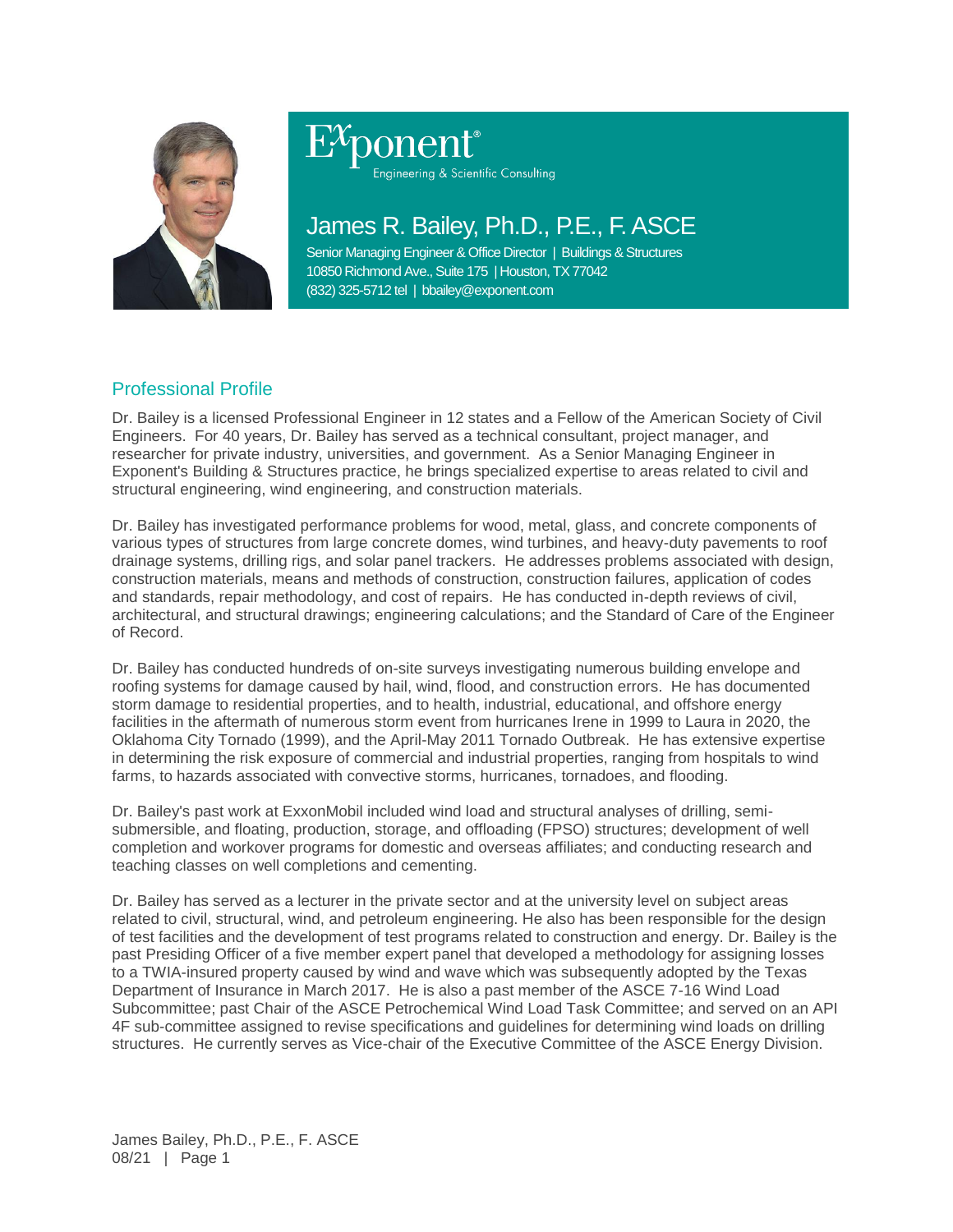#### Academic Credentials & Professional Honors

Ph.D., Civil Engineering, Texas Tech University, 1989 M.S., Civil Engineering, Texas Tech University, 1984 B.S., Civil Engineering, Texas Tech University, 1982 Recipient of the Stephen D. Bechtel, Jr. Energy Award from ASCE (2016)

#### Licenses and Certifications

Professional Engineer, State of Alabama, #39731-E Professional Engineer, State of Florida, #67773 Professional Engineer, State of Georgia, #PE033027 Professional Engineer, State of Hawaii, #12820 Professional Engineer, State of Louisiana, #33830 Professional Engineer, State of Mississippi, #26488 Professional Engineer, State of North Carolina, #047774 Professional Engineer, State of Oklahoma, #31474 Professional Engineer, State of South Carolina, #26408 Professional Engineer, State of Tennessee, #114185 Professional Engineer, State of Texas, #74911 Professional Engineer, State of Wisconsin, #42337-6

#### Prior Experience

Manager, Extreme Loads and Structural Risk Division, ABS Consulting (formerly EQE International), 2004-2006.

Senior Project Engineer, Extreme Loads and Structural Risk Division, ABS Consulting (formerly EQE International), 2001-2004.

Project Engineer, Extreme Loads and Structural Risk Division, ABS Consulting (formerly EQE International), 1998-2001.

Engineering Specialist, Offshore Division, ExxonMobil Upstream Research Center (formerly Exxon Production Research Company), 1994-1998.

Senior Project Engineer, Drilling and Completions Division, ExxonMobil Upstream Research Center (formerly Exxon Production Research Company), 1992-1994.

Project Engineer, Drilling and Completions Division, ExxonMobil Upstream Research Center (formerly Exxon Production Research Company), 1990-1992.

James Bailey, Ph.D., P.E., F. ASCE 08/21 | Page 2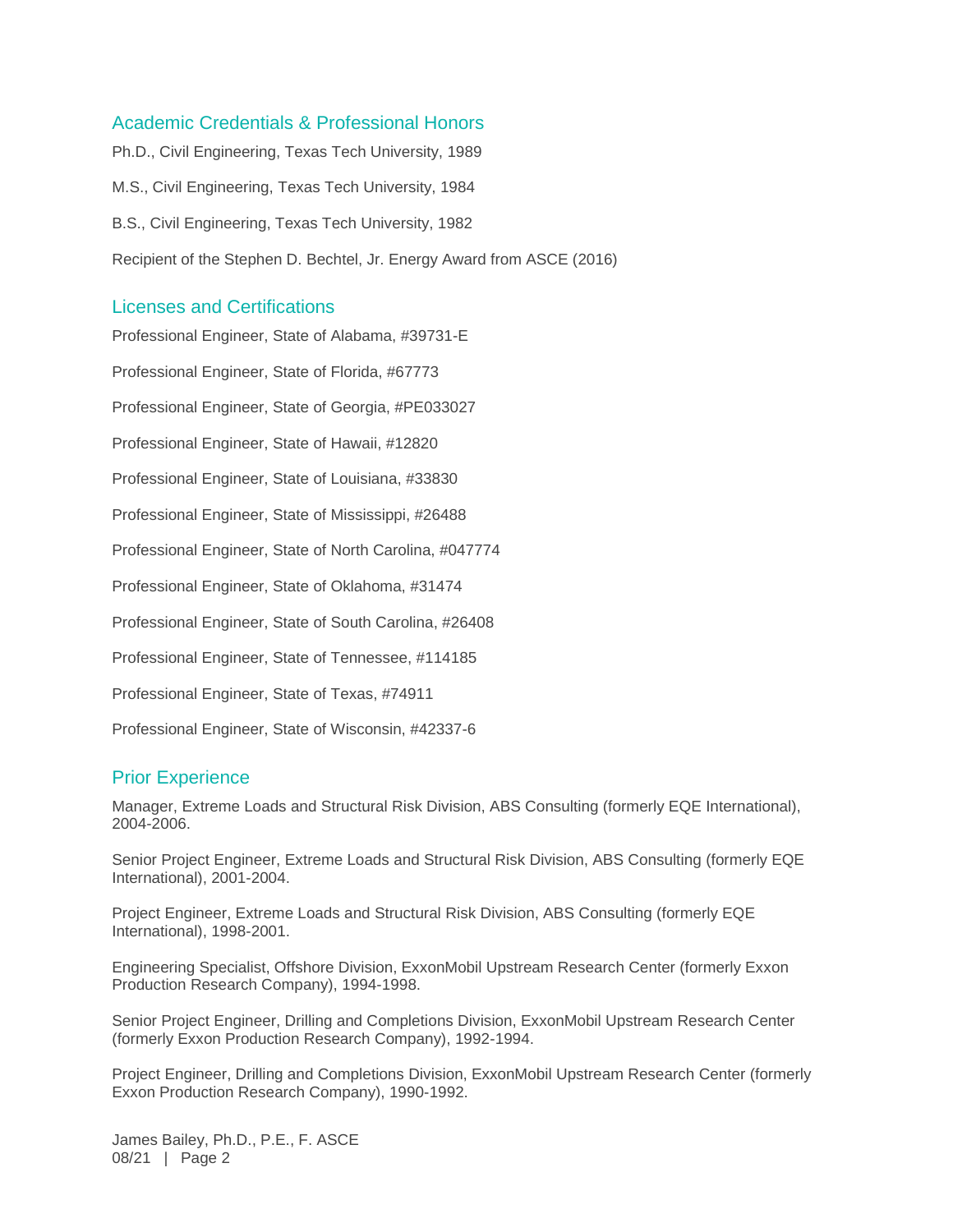Lecturer and Research Associate, Civil Engineering Department, Texas Tech University, 1989-1990.

#### Professional Affiliations

American Society of Civil Engineers (ASCE)

ASCE Wind Loads on Petrochemical Structures Task Committee (2005-2020)

ASCE 7-16 Wind Load Subcommittee (2012-2016)

American Association of Wind Engineers (AAWE)

American Petroleum Institute Spec 4F Wind Engineering Subcommittee (2005-2006)

Institute for Energy Law (2011- present)

Texas Tech University Civil Engineering Advisory Council (2007-2012)

Commissioner, City of Missouri City, Texas, Planning and Zoning Commission (2019-present)

#### **Patents**

Patent No. 5,309,995: Well Treatment Using Ball Sealers, issued May 10, 1994.

Patent No. 5,485,882: Low-density Ball Sealer for Use as a Diverting Agent in Hostile Environment Wells, issued January 23, 1996.

Patent No. 5,582,251: Downhole Mixer, issued December 19, 1996.

#### **Publications**

Bailey, JR. Investigation of component failures at a solar farm located in South Texas following Hurricane Hanna. Report prepared for developer and operator of facility. April 2021.

Bailey, JR. Investigation of a turbine collapse at a wind farm located in West Texas. Report prepared for a major U.S.-based property loss insurer. March 2021.

Bailey, JR. Investigation of component failures at several properties owned by Linn County, Iowa, following the August 2020 Midwest Derecho. Report prepared for a major U.S.-based property loss insurer. December 2020.

Bailey JR, et al. Wind loads for petrochemical and other industrial facilities. American Society of Civil Engineers, 3rd Edition. September 2019.

Bailey, JR. Hurricane risk assessments of wind farms located in Southeast Texas operated by EoN Climate and Renewable. Reports prepared for a major U.S.-based property loss control provider. April 2019.

Bailey, JR. Investigation of Ingress/Egress Issues following Hurricane Harvey. Report prepared for a major hospital system located in the Houston Metropolitan area. September 2018.

Bailey, JR. Investigation of failures in a sanitary sewer system owned by a casino operator in Louisiana. Report prepared for the construction contractor of the development. May 2018.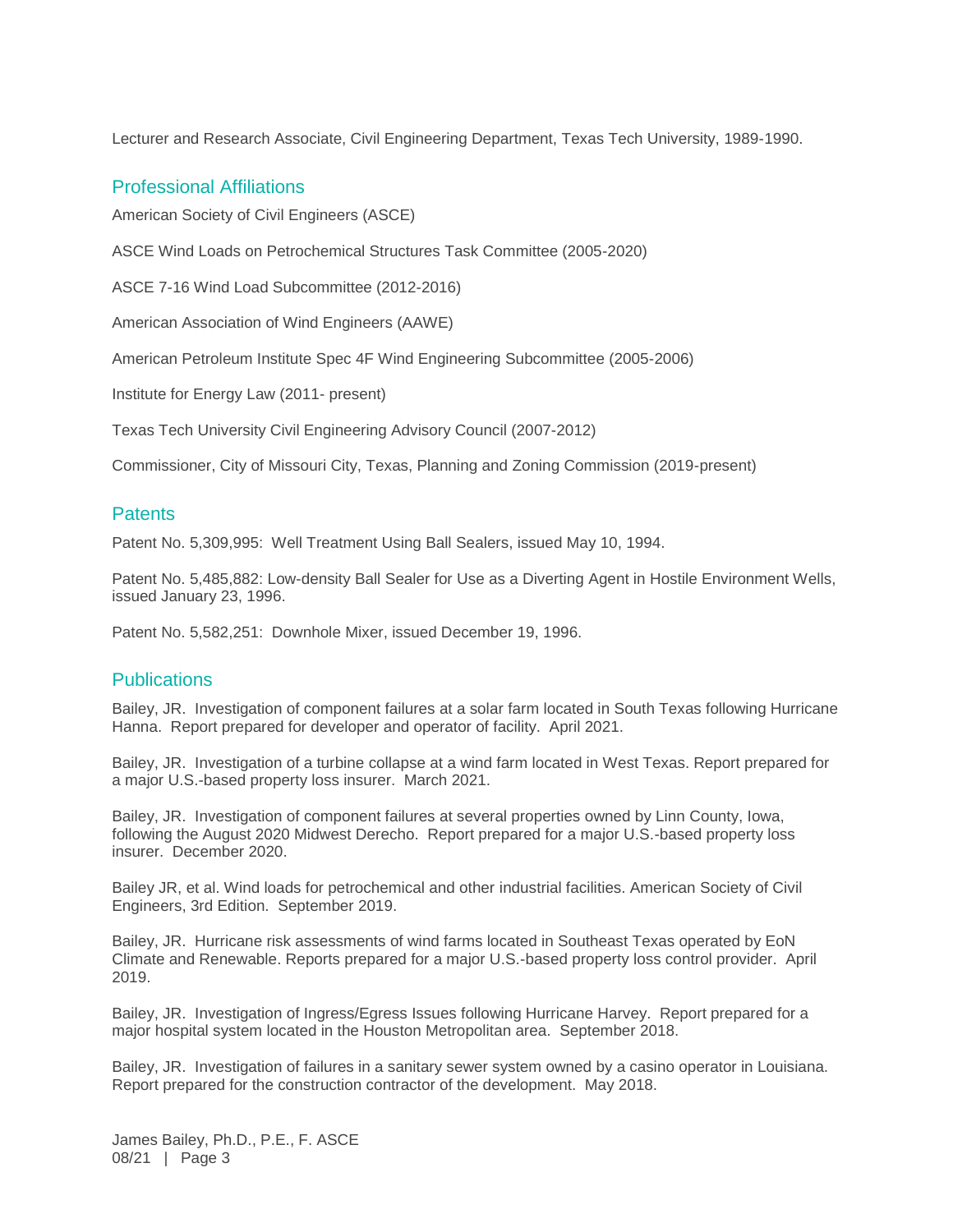Bailey, JR. Tornado risk assessments of two electrical power plants located in Indiana operated by NiSource, Reports prepared for a major U.S.-based property loss control provider. August 2017.

Bailey, JR. Risk-based design for critical facilities. Power Market Review 2016. Willis Towers Watson. November 2016.

Bailey, JR. Analysis of Solar Tracker Foundation. OCI Solar Power LLC. September 2016.

Bailey, JR. Amoroso, S. et al. A Proposed Methodology for Estimating Wind Damage to Residential Slab-Only Claims Resulting from a Hurricane Impacting the Texas Coastline, presented to David Mattax, Commissioner, Texas Department of Insurance, by TDI Expert Panel. April 2016.

Bailey JR, Shrestha PL, et al. Analysis of maximum probable storm surge at the South Texas Project site. Proceedings, ASCE EWRI Conference, Seattle, WA. June 2014.

Bailey, JR. Hurricane risk assessment of a planned carbon capture facility located in Southeast Texas operated by NRG Energy, Inc., Report prepared for a California-based risk management company. February 2014.

Bailey, JR. Hurricane risk assessments of five electrical power plants located in the Caribbean and Hawaii operated by the AES Corporation, Report prepared for a California-based risk management company. November 2012.

Bailey JR. Feasibility study of an Alaskan LNG plant. Report prepared for an Asian-based consortium of companies. March 2012.

Bailey JR, et al. Wind loads for petrochemical and other industrial facilities. American Society of Civil Engineers, 2nd Edition. September 2011.

Bailey, JR. Hurricane risk assessment of two wind farms located in South Texas operated by EoN Climate and Renewable. Report prepared for a California-based risk management company. June 2011.

Bailey JR. Wind risk assessment of the ThyssenKrupp steel plant located in Mississippi. Report prepared for a California-based risk management company. November 2010.

Bailey JR, Cantor R, et al. An approach to business vulnerability and risk assessments related to climate change. SPE International Conference on Health, Safety & Environment, Rio de Janeiro, Brazil. April 2010.

Bailey JR. A hurricane risk assessment and mitigation plan for CHRISTUS hospitals located in Texas and Louisiana. Report prepared for CHRISTUS Health. July 2009.

Bailey JR. Study of Major Revenue Interruption Risks in the Gulf of Mexico. Report prepared for a major oil and gas operator headquartered in the United States. July 2009.

Bailey JR, Gilbert RT, et al. Wind load considerations for existing petrochemical structures. Structures Congress, American Society of Civil Engineers (ASCE), Austin, TX. May 2009.

Bailey JR, Levitan ML. Lessons learned and mitigation options for hurricanes. Process Safety Progress, American Institute of Chemical Engineers (AIChE). 2008.

Bailey JR. Finding the breaking point. Report documenting window performance following the 2004 Florida hurricanes. Prepared in conjunction with the Protecting People First Foundation, Wickford, RI. April 2005.

James Bailey, Ph.D., P.E., F. ASCE 08/21 | Page 4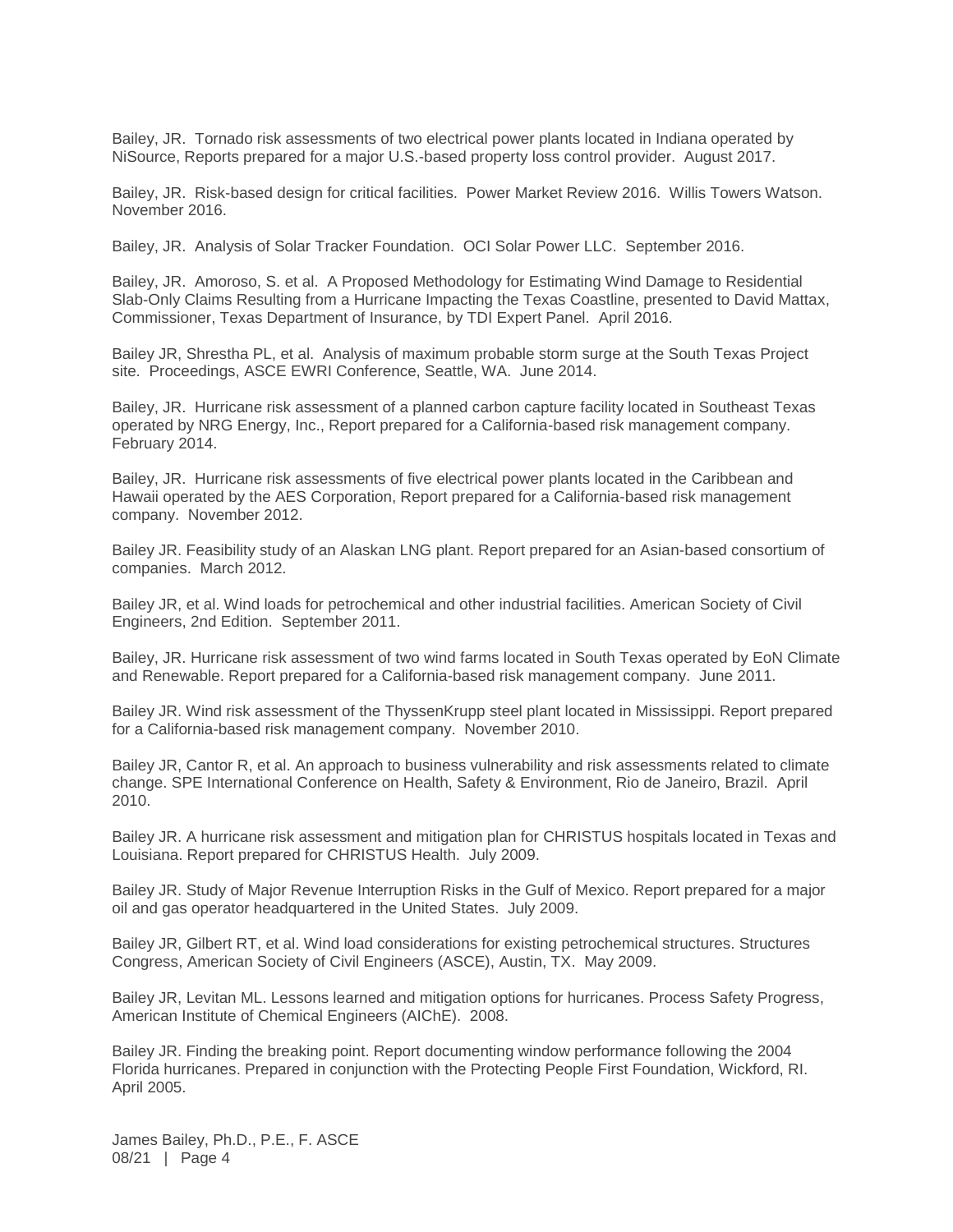Bailey JR. Flood hazard assessment of critical NASA assets at the Johnson Space Center. Report prepared for NASA management by ABS Consulting. July 2004.

Bailey JR, Johnson G. Learning from experience - a Risk-based approach to assess windstorm exposures at the Kennedy Space Center. Global Reinsurance. April 2001.

Bailey JR. Wind hazard assessment of critical NASA assets at the Johnson Space Center. Report prepared for NASA management by ABS Consulting. February 2001.

Bailey JR. Vulnerability assessment of Harris County to hurricane winds. Report prepared for the Harris County Commissioners Court by EQE International. June 2000.

Bailey JR. Wind and flood hazard assessment of Critical NASA assets at the Kennedy Space Center. Report prepared for NASA management by EQE International. June 2000.

Bailey JR, Vallabahn CVG, et al. Experimental verification of the theoretical solution of laminated glass units. Proceedings, Advanced Composites Materials in Civil Engineering Structures Materials Division, American Society of Civil Engineers, Las Vegas, NV. 1991 (paper awarded Best of Session, Spring 1991, by the Texas Section of the American Society of Civil Engineers).

Bailey JR, Minor JE, Tock RW. Changes in Seal Shapes of Structurally Glazed Insulating Glass Units, ASTM STP 1069, T. F. O'Connor, ed., ASTM, Philadelphia, PA. 1990. pp. 42-52.

Bailey JR, Minor JE. Structural glazing tests show wind pressure effects. Glass Digest. Oct 1989.

Bailey JR, Minor JE, Tock RW. Response of structurally glazed insulating glass units to wind pressures, Proceedings, 6th U.S. Conference on Wind Engineering, Houston, TX. March 8-10, 1989.

Bailey JR, McDonald JR. Impact Resistance of masonry walls to tornado-generated missiles. Proceedings, 3rd North American Masonry Conference, Arlington, TX. June 3-5, 1985.

#### **Presentations**

Bailey JR and Peraza DB, Engineering Investigations of Hurricane Damage: Wind Versus Water, virtual presentation to the Houston Chapter of the Structural Engineering Association of Texas (SEAoT). February 25, 2021.

Bailey JR et al. Update on ASCE Guidelines, 'Wind Loads for Petrochemical and other Industrial Structures', Third Edition, Structures Congress 2018, Session 332575, Ft. Worth, TX. April 20, 2018.

Bailey JR, Shrestha PL, et al. Analysis of maximum probable storm surge at the South Texas Project site. ASCE EWRI Conference, Seattle, WA. June 2014.

Bailey JR. Presentation of evidence — How to keep the jury interested. Cooper & Scully 8th Annual Construction Symposium, Dallas, TX. February 1, 2013.

Bailey JR. Winds and rain a-comin — Hurricanes, structures and potential risks. Texas Association of Defense Council, Spring Meeting, Santa Fe, NM. April 27, 2012.

Bailey JR. Preparing for the worst — Is the nation prepared for natural disasters? American Bar Association Tort Trial & Insurance Practice Section Spring Leadership Meeting, Charleston, SC. May 17, 2012.

Bailey JR. Probable maximum surge and seiche flooding at a coastal nuclear power plant located in the